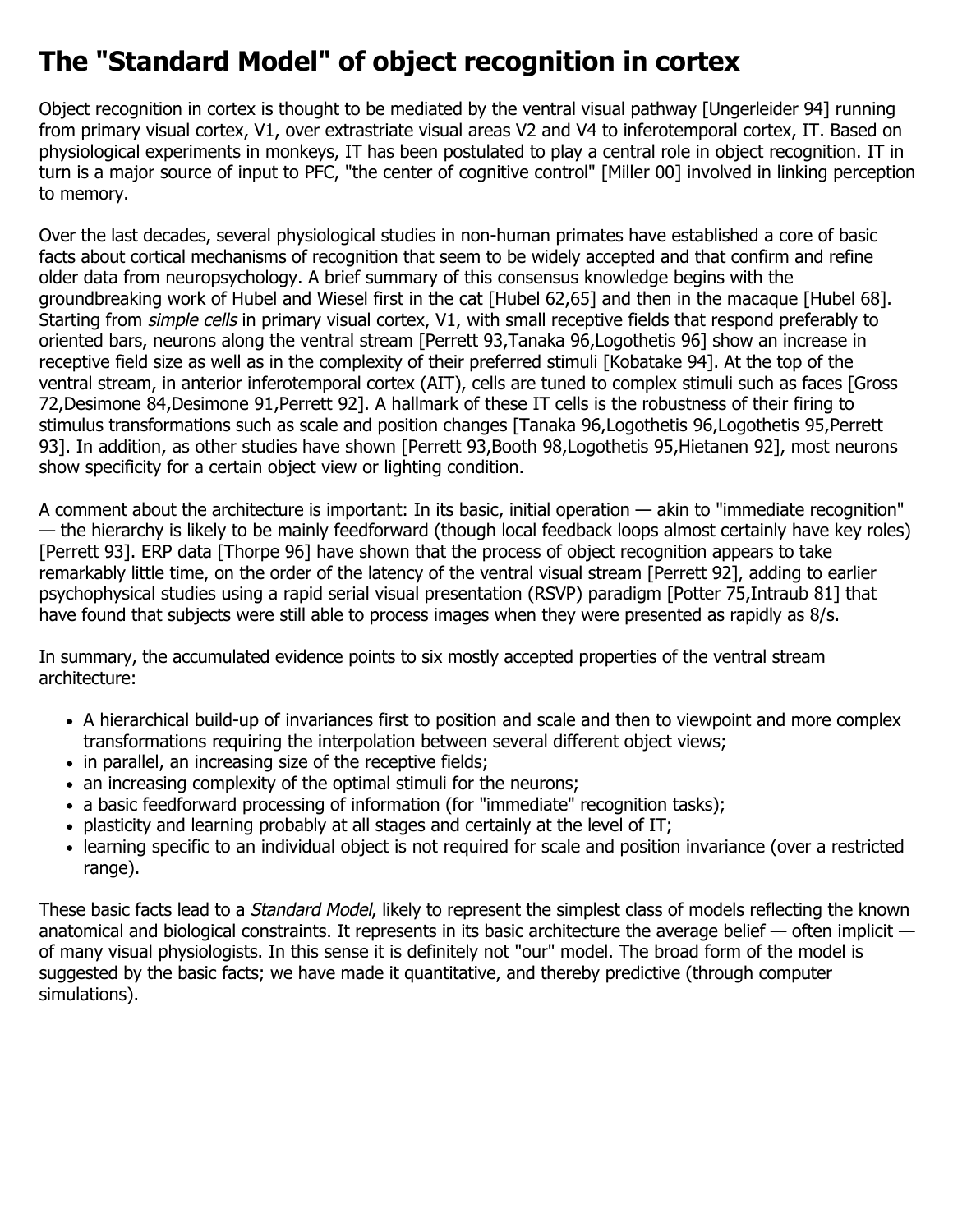

## **Figure 1**

The model reflects the general organization of visual cortex in a series of layers from V1 to IT to PFC. From the point of view of invariance properties, it consists of a sequence of two main modules based on two key ideas. The first module, shown schematically in Figure 1, leads to model units showing the same scale and position invariance properties as the view-tuned IT neurons of [Logothetis 95], using the same stimuli. This is not an independent prediction since the model parameters were chosen to fit Logothetis' data. It is, however, not obvious that an hierarchical architecture using plausible neural mechanisms could account for the measured invariance and selectivity. Computationally, this is accomplished by a scheme that can be best explained by taking striate complex cells as an example: invariance to changes in the position of an optimal stimulus (within a range) is obtained in the model by means of a *maximum operation (max)* performed on the simple cell inputs to the complex cells, where the strongest input determines the cell's output. Simple cell afferents to a complex cell are assumed to have the same preferred orientation with their receptive fields located at different positions. Taking the maximum over the simple cell afferent inputs provides position invariance while preserving feature specificity. The key idea is that the step of filtering followed by a max operation is equivalent to a powerful signal processing technique: select the peak of the correlation between the signal and a given matched filter, where the correlation is either over position or scale. The model alternates layers of units combining simple filters into more complex ones — to increase pattern selectivity — with layers based on the max operation — to build invariance to position and scale while preserving pattern selectivity.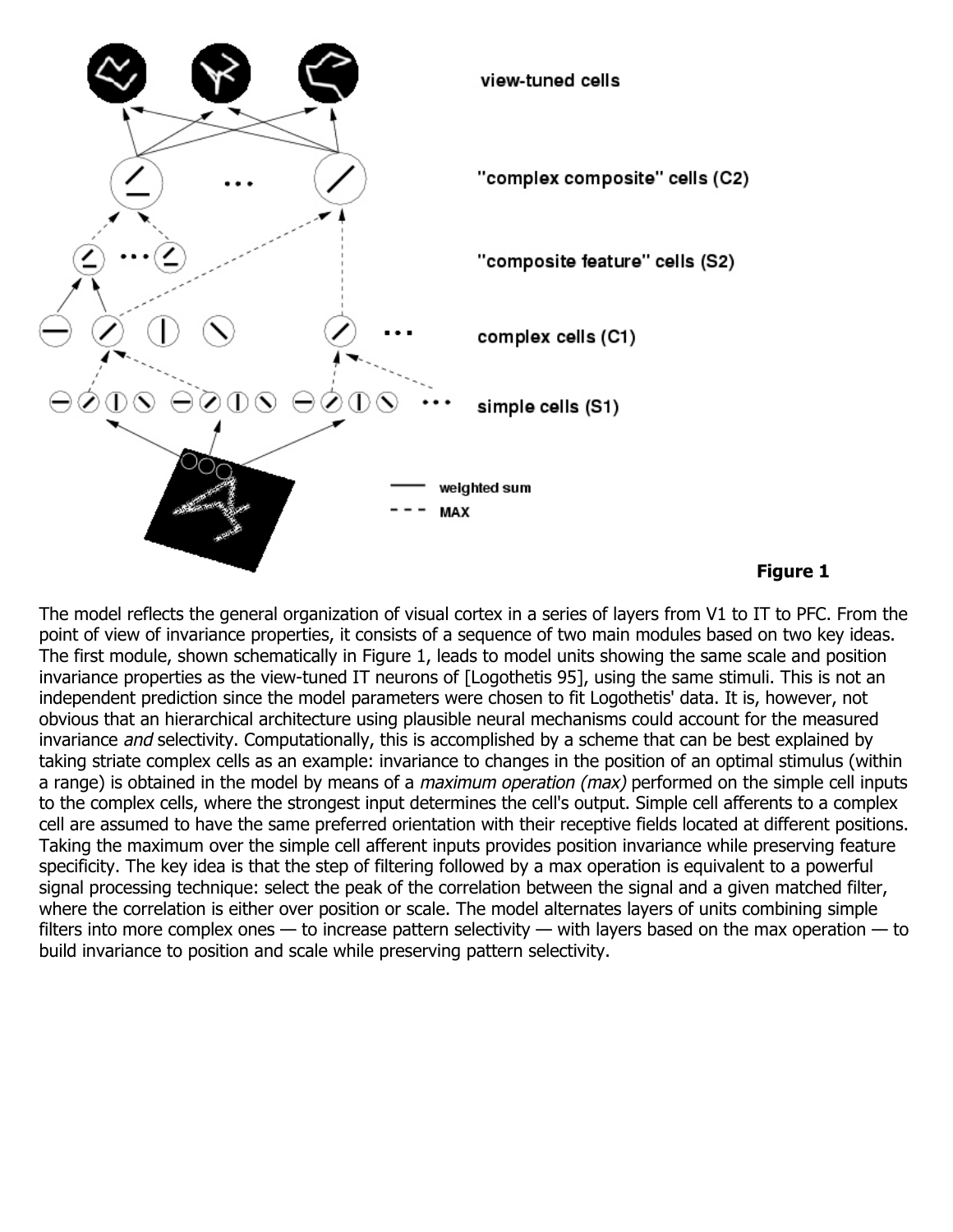In the second part of the architecture, shown in Figure 2, learning from multiple examples, i.e. different viewtuned neurons, leads to view-invariant units as well as to neural circuits performing specific tasks. The key idea here is that interpolation and generalization can be obtained by simple networks, similar to Gaussian Radial Basis Function networks [Poggio 90] — that learn from a set of examples, that is input-output pairs. In this case, inputs are views and the outputs are the parameters of interest such as the label of the object or its pose or expression (for a face). The Gaussian Radial Basis Function (GRBF) network has a hidden unit for each example view, broadly tuned to the features of an example image (see also [deBeeck 01]). The weights from the hidden units to the output are learned from the set of examples, that is input-output pairs. In principle two networks sharing the same hidden units but with different weights (from the hidden units to the output unit), could be trained to perform different tasks such as pose estimation or view-invariant recognition. Depending just on the set of training examples, learning networks of this type can learn to categorize across exemplars of a class [Riesenhuber AI Memo 00] as well as to identify an object across different illuminations and different viewpoints. The demonstration [Poggio 90] that a view-based GRBF model could achieve view-invariant object recognition in fact motivated psychophysical experiments [Buelthoff 92,Gauthier 97]. In turn the psychophysics provided strong support for the view-based hypothesis against alternative theories (for a review see [Tarr 98])